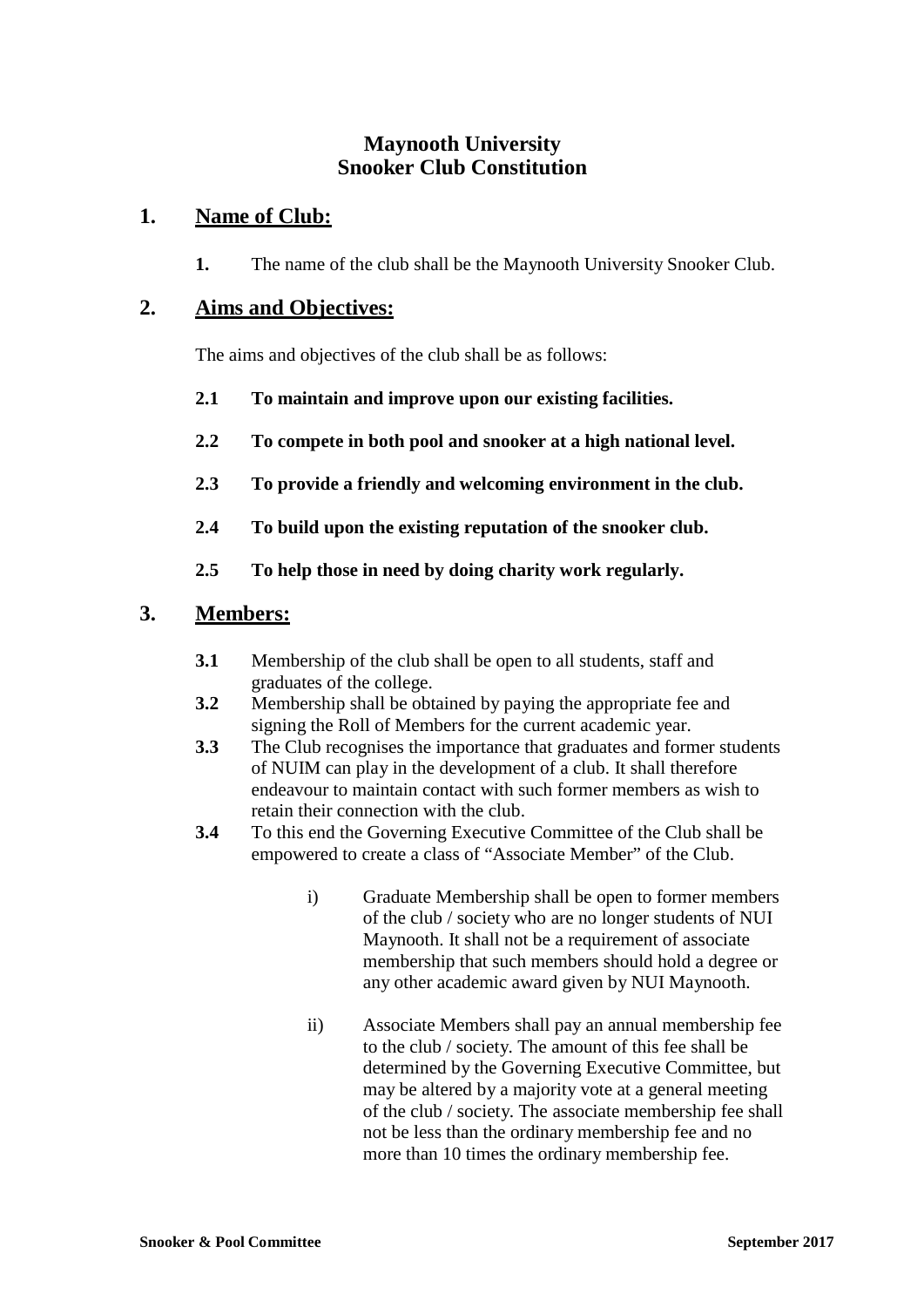- iii) Associate Members shall be ineligible for election to the club / society's governing committee
- iv) Associate Members shall be entitled to attend all general meetings of the club / society. Voting rights of associate members at general meetings shall be determined by the Governing Executive Committee and may be altered by a majority vote at a general meeting of the club / society.
- v) Other rights of Associate Members shall be determined by the Governing Executive Committee but may also be granted or revoked by a majority vote at a general meeting of the club / society.
- vi) The rights of an Associate Member shall not exceed those of an ordinary member of the club / society.
- **3.5** All members shall be bound by this constitution.

### **4. Governing Executive Committee**

- **4.1** The Club / Society shall have a Governing Executive Committee (The Committee).
- **4.2** The Committee shall run the club / society on behalf of its members and in accordance with the aims and objectives.
- **4.3** Although decisions should be arrived at by the consensus of the committee (where possible), committee decisions shall be decided by majority voting.
- **4.4** A quorum shall be 2/3s of committee members.
- **4.5** The Committee shall consist of :
	- i) President
	- ii) Vice-President
	- iii) Secretary
	- iv) Treasurer
	- v) Public Relations Officer
	- vi) Equipment Officer
	- vii) 1 st Year Liaison Officer
	- viii) Entertainments Officer (Optional)
	- ix) Webmaster (Optional)
- **4.6** The Term of Office of these elected officers shall be one academic year.
- **4.7** A person shall not hold the same office for more than 2 successive years.

# **5. Election of the Governing Executive Committee**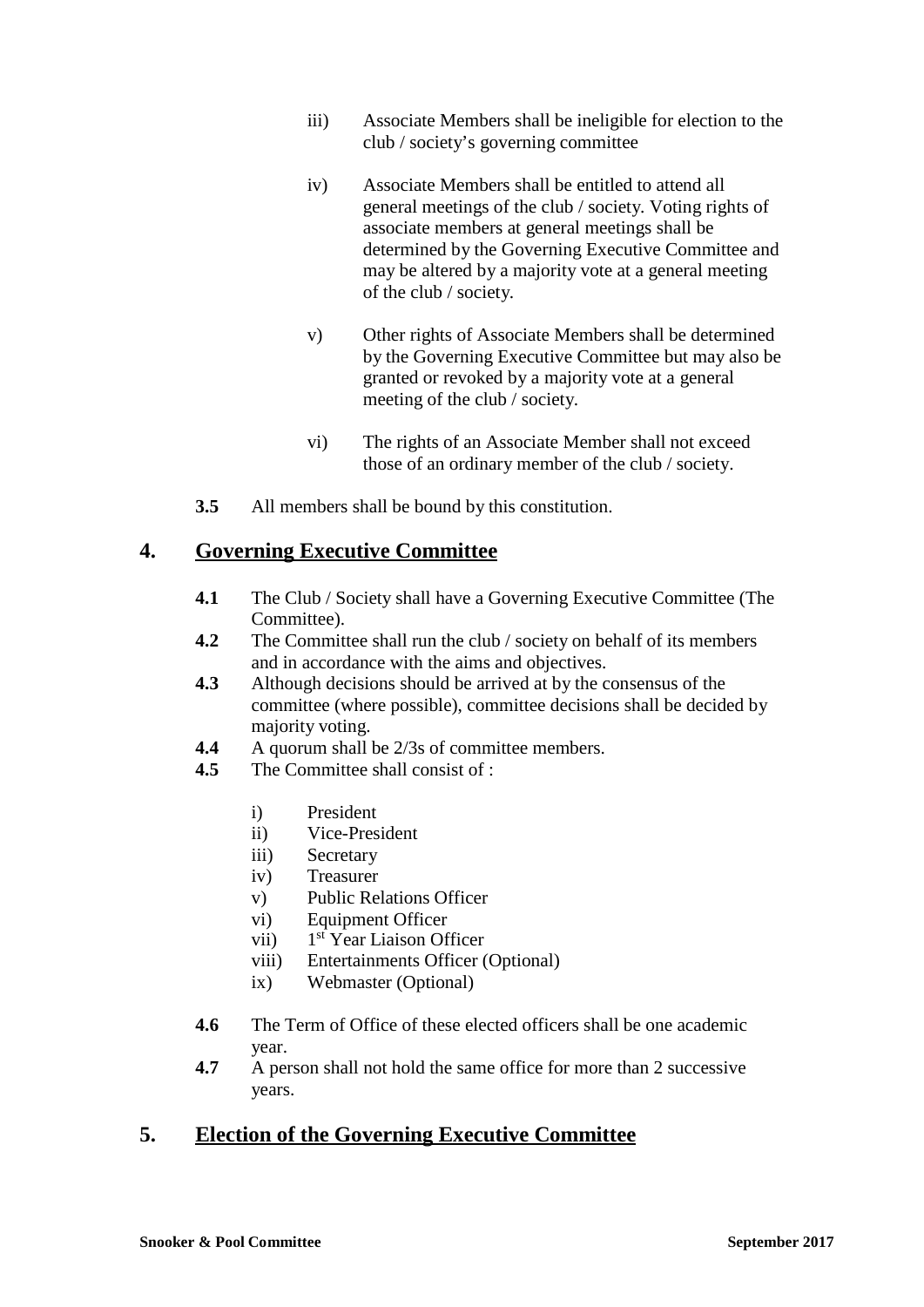- **5.1** The committee members shall be democratically elected at the Annual General Meeting (AGM) or at an Extra-ordinary General Meeting (EGM).
- **5.2** To seek election to the committee, each candidate must have 2 nominations by current members of the club / society.

## **6. Duties of Governing Executive Committee**

- **6.1.1** The President shall be the chief officer of the club / society whose functions include chairing all meetings of the committee and officiating at meetings of the club / society.
- **6.1.2** The Chair of any meeting shall have an ordinary vote at committee meetings and meetings of the club / society. In the event of a tied vote on any matter she / he shall have the casting vote.
- **6.2.1** The Vice-President, shall assist the President in all their duties.
- **6.2.2** The Vice-President shall assume the duties of the President (unless otherwise directed by a general meeting of the club / society) in the event that the President is absent or is unable to perform their duties.
- **6.3.1** The Secretary's function shall be to deal with all correspondence and records of the club / society.
- **6.3.2** The Secretary keep minutes of all committee meetings, of all general meetings, of the Annual General Meeting or any other meetings relating to the business of the club / society when requested by the committee.
- **6.3.3** The Secretary may keep a record of authorisation of expenditure.
- **6.3.4** The Secretary shall give notice to all members of the club / society's meetings, events and functions.
- **6.3.5** The Secretary shall assist the Public Relations Officer to organise fund raising events and sponsorship where necessary.
- **6.4.1** The Treasurer's function shall be to administer the funds of the club / society and to maintain accounts and budgets.
- **6.4.2** The Treasurer shall be responsible for the maintenance of accounts subject to the decisions of the committee in compliance with the regulations set down by the Capitation Committee.
- **6.4.3** The Treasurer shall keep full records of income and expenditure of the club / society. The Treasurer shall also keep a record of who authorised various expenditures and shall issue receipts.
- **6.4.4** The Treasurer shall sign all cheques and withdrawals forms from the Club / Society's bank account.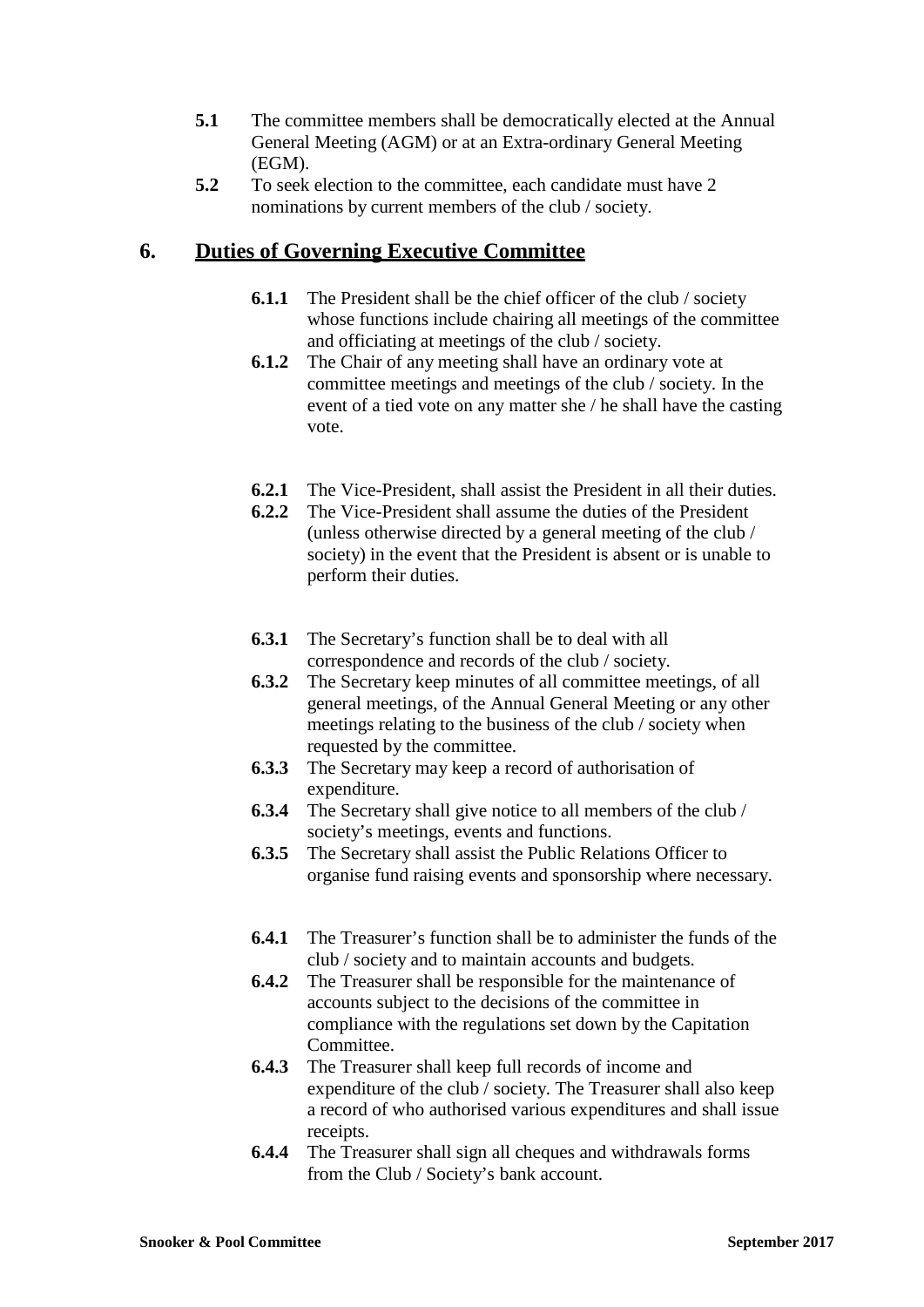- **6.4.5** Where the Treasurer is decreed as unavailable, another designated person may sign cheques and withdrawal forms for the club / society on consultation with the Capitation **Committee**
- **6.5.1** The Equipment Officer shall be responsible for the fixed and current assets of the club / society in compliance with the regulations set down by the Capitation Committee.
- **6.5.2** The Equipment Officer shall maintain a record of all fixed and current assets belonging to the club / society and will report an inventory list to the committee at the start and end of the academic year.
- **6.6.1** The Public Relations Officer (along with the Secretary) shall be responsible for the advertising of all functions of the club / society through all means possible.
- **6.6.2** The Public Relations Officer (along with the Secretary) shall deal with external correspondence and maintain records of the contribution outside bodies have had for the club / society and to give notice to all members of these contributions.

# **7. Dismissal and Resignation of Committee Members**

- **7.1** No member of the committee shall be dismissed from office unless:
	- i) Written notice of a resolution to seek such a dismissal, signed by 10% of the members of the club / society is received 4 working days prior to a general meeting at which such a resolution shall be debated.
	- ii) 2/3s of the Governing Executive Committee may also call a meeting to debate the dismissal of another committee member.
- **7.2** A resolution to dismiss a committee member shall be passed by a simple majority voting at the relevant and quorate meeting.
- **7.3** A committee member wishing to resign must submit a letter in writing declaring that intention to resign to the Secretary, who will immediately inform the committee as a whole. The responsibilities of that person shall be delegated to other committee members(s)until a by-election can held to re-elect a new person to the position.

# **8. Meetings**

.

**8.1** There shall be an Annual General Meeting (AGM) held each year.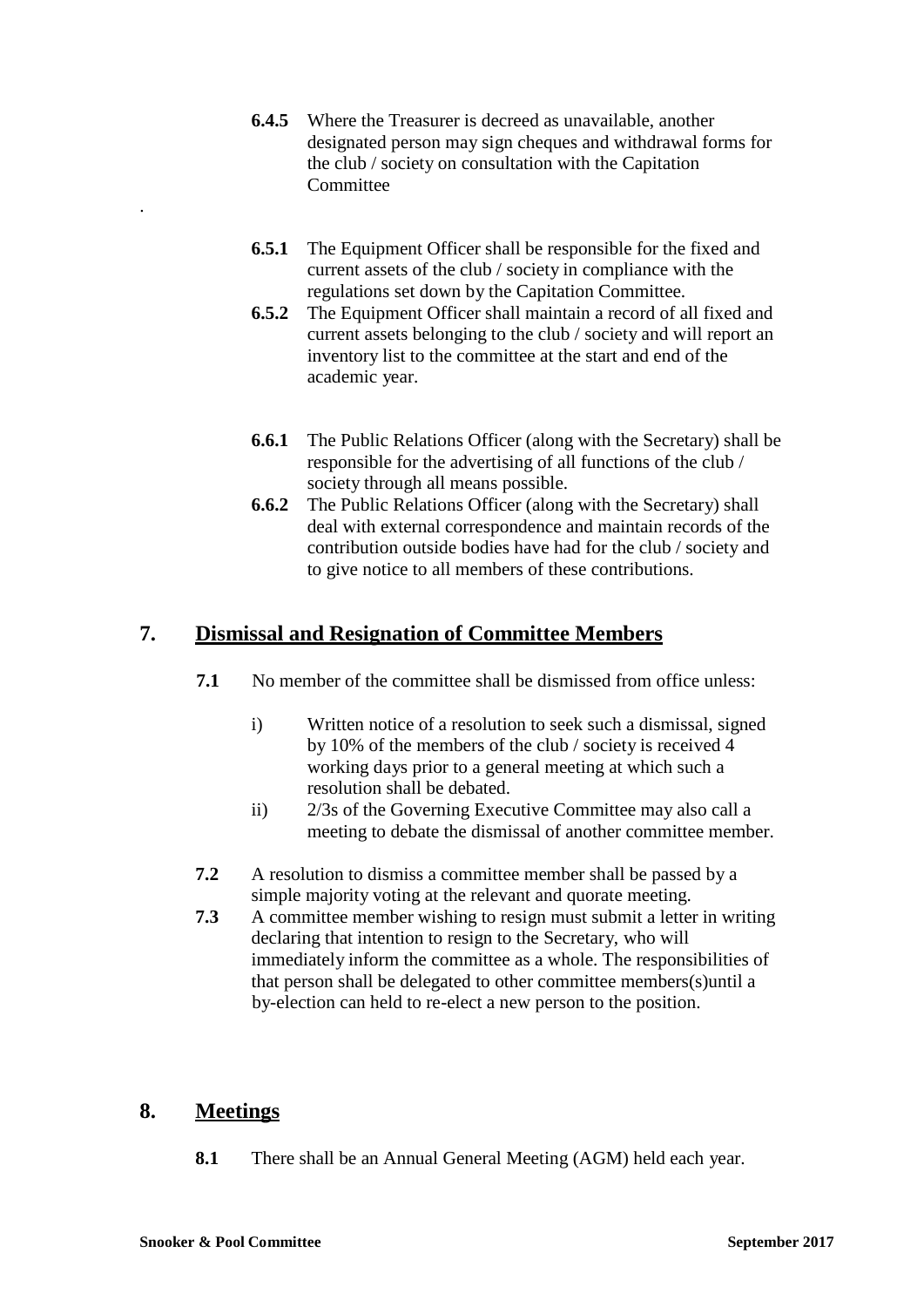- **8.2** The AGM shall be held no later than in the final month of the Academic year where the main committee members will be elected (where possible).
- **8.3** Elections for the offices of the Governing Executive Committee shall take place at this meeting.
- **8.4** A quorum of the meeting shall be 3 Governing Executive Committee members and 10% of the ordinary membership
- **8.5** The business of the AGM shall include elections of relevant Executive Governing Committee as well as annual reports from the outgoing Governing Executive Committee (which should include a Treasurer's report on the finances of the club / society).
- **8.6** An Extra-ordinary General Meeting (EGM) shall be convened if:
	- i) 10% of the ordinary membership of the club / society request such a meeting in writing.
	- ii) A quorum of the Governing Executive Committee requests such a meeting in writing.
	- iii) A vacancy on the current committee occurs and there is a need to elect a replacement.
- **8.7** Elections for the offices of the Governing Executive Committee shall take place at the AGM or EGM (where relevant).
- **8.8** Notice of all meetings shall be given to the membership at least 5 working days prior to the date of the meeting.
- **8.9** At a meeting, a member may propose a resolution relating to the business of the club / society. The resolution shall be voted on by a show of hands and a declaration of the President that the resolution is carried (unless a secret ballot is demanded by any 5 members) shall be conclusive evidence that the resolution has passed or failed.
- **8.10** In the event that the President's resolution (8.9) is challenged, a recount of the votes will be administered in which a number of appropriate people will be appointed by the committee as "tellers" to count the votes. The result will be announced by the President or the Vice-President (where requested by the general meeting).
- **8.11** No resolution may contravene NUI Maynooth policy or Capitation Committee policy.

# **9. General**

- **9.1** There shall be a Honorary President of the Club / Society who shall be a staff member in compliance with the regulations set down by the Capiation Committee.
- **9.2** The membership fee for the club / society shall be in compliance with the conditions set down by the Capitation Committee
- **9.3** Each member of the club / society shall be entitled to receive a copy of this Constitution, on demand, free of charge.
- **9.4** In the event of a clash with the Capitation Committee rule and regulations, the Capitation Committee rules and regulations shall take precedence above this constitution and is subject to Capitation Committee Policy at all times.